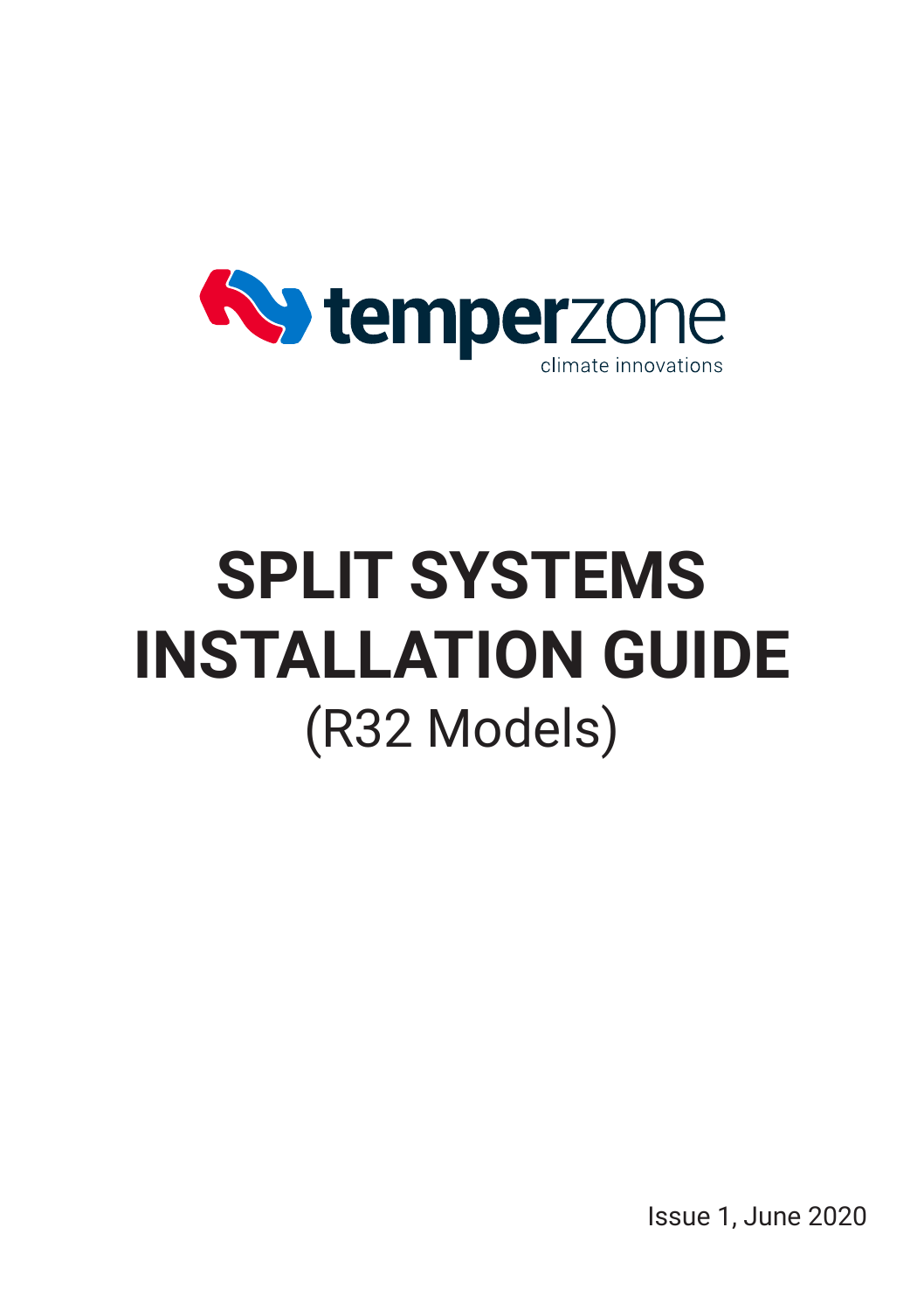## **INSTALLATION REQUIREMENTS**

#### **1 General**

All refrigeration pipe brazing, evacuation and charging shall be performed by a technician with a current Refrigerant Handling Licence.

#### ! **IMPORTANT**.

Read the additional 'R32 Refrigerant Handling' and 'Installation & Maintenance' instructions accompanying each product. Hot Work Permits should be acquired where necessary before work commences. Follow the Refrigerant Handling Code of Practice guidelines.

#### ! **WARNING.**

#### **R32 refrigerant (Class A2L) is mildly flammable.**

The system shall be installed, operated and stored in a well ventilated space. If the refrigerant gas comes into contact with fire, a toxic gas may occur. Be aware that R32 does not contain an odour.

The appliance shall be stored in a room:

- without continuously operating open flames (for example an operating gas appliance) and ignition sources (for example an operating electric heater).
- away from other potential continuously operating sources known to cause ignition of R32 refrigerant.

#### **2 Piping**

- i. Use clean sealed refrigeration grade piping.
- ii. Pipe to be cut ONLY with a pipe cutter.
- iii. Use long radius bends (2 x pipe dia.)
- iv. Insulate both the gas and liquid line on all units, and seal all insulation joints.
- v. Include a process point on the interconnecting pipework.
- vi. Ensure all open pipe ends are sealed until the final connection is made.
- vii. Purge pipes using Nitrogen during brazing.
- viii.Immediately before removing any brazed seals on pipe stub connections of outdoor units, release any residual pressure using Schraeder valves provided on the pipework after the shut-off valves. **Warning**: Failure to do so may cause injury.
- x. Existing R410A pipework can be re-used when replacing older R410A units with new R32 units provided the interconnecting pipe size is not smaller than that recommended for the new system.

#### **3 Oil Traps**

Oil traps must be fitted to vertical suction risers where outdoor unit is above indoor unit. Fit a trap at the bottom of the vertical rise and then at 8 m (maximum) intervals.





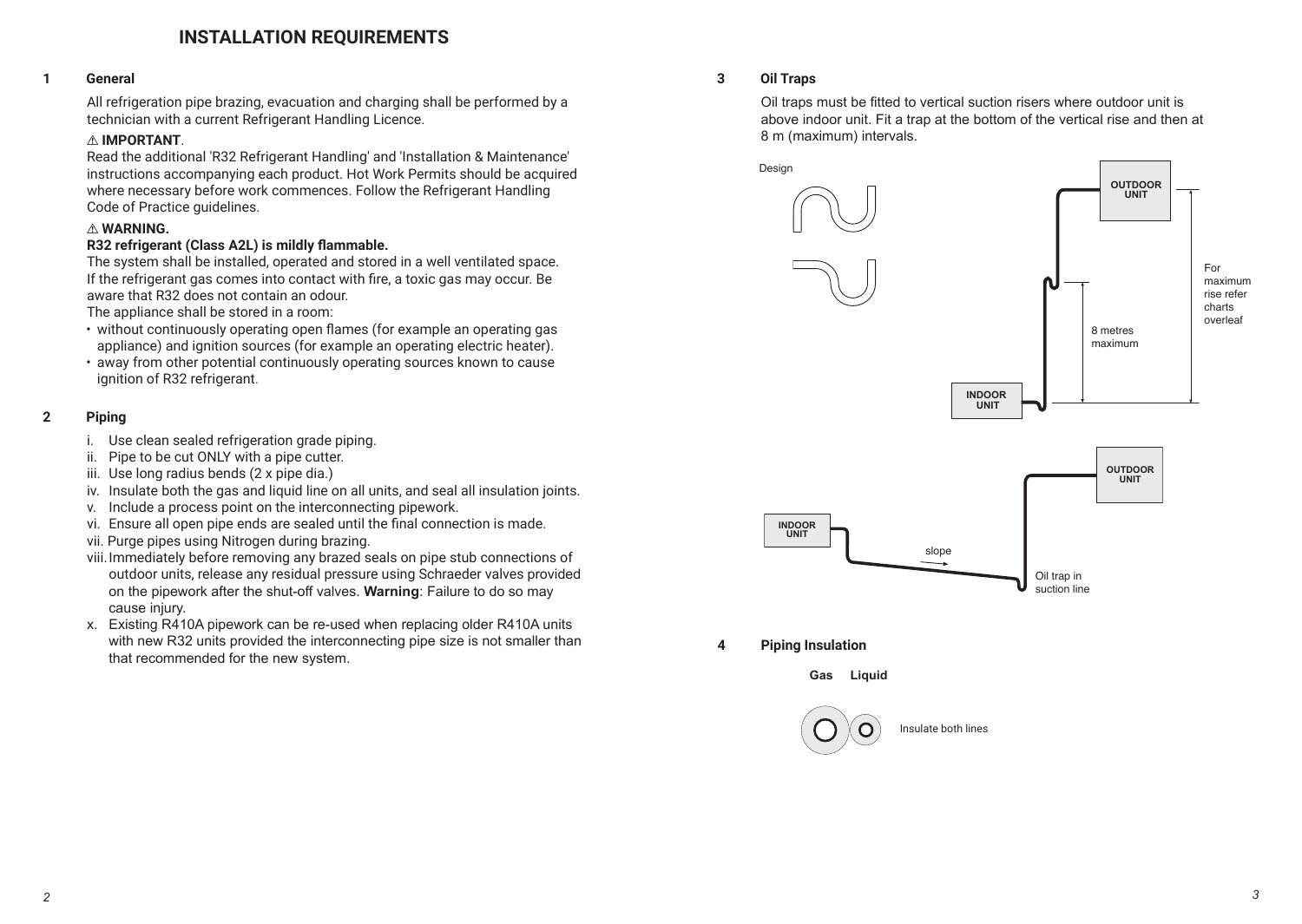## **5 Evacuation Procedure**

## *(Pre-Charged Outdoor Units)*

Evacuate the Indoor Unit plus interconnecting pipework to achieve a vacuum of 500 microns which is to be held for 15 mins. The use of an electronic vacuum gauge is essential for this exercise.

## **6 Pre-Charged Units**

Pre-charged Outdoor units include charge sufficient for the line length shown in Table 1 (page 6) and stated in the unit's installation instructions.

Calculate additional refrigerant to suit your line length; note:

- Do not exceed the maximum refrigerant charge specified
- Ensure minimum floor area is not breached (refer 'R32 Refrigerant Handling' document).
- For line lengths less than 5m, deduct excess refrigerant, or coil excess pipe out of sight.

## **7 Refrigerant Charging**

Refrigerant charge to be introduced as liquid only and by weight or volume (not by system pressure or sight glass). Sight glasses are not recommended because of flash gas in liquid line.

Temperzone recommends accurate charging/adding of refrigerant using digital refrigeration scales (spring balance is not acceptable).

For units supplied pre-charged, the actual line length and the final charge is crucial to correct operation. If you fear some charge has been lost, recover all the existing charge and re-charge accurately.

## **8 Refrigerant Pipe Sizes**

Liquid line sizes given in the following tables are interconnecting pipe sizes and are not necessarily the same size as the pipe stub connections exiting the Indoor or Outdoor unit.

On any unit with variable capacity compressors, do not oversize the interconnecting piping as this will reduce the refrigerant velocities significantly with the associated danger of not returning the oil to the compressor.

## **9 Oil**

Oil should be added on extended line lengths (refer tables overleaf). Strictly adhere to recommended quantities.

Inverter compressors designed for R32 use polyolester oil (POE) or polyvinylether oil (PVE) – whichever is specified. POE oil can be used as an alternative to PVE oil.

Polyolester oils (POE) are type *NXG5020.* Do not use mineral oil. Polyvinylether oils (PVE) are type *FW68S*.

Please refer to Table 1 (page 6) or the unit Specification data sheet to ensure the use of the correct oil.

## **10 Crankcase Heaters**

Crankcase heaters are fitted to all compressors. Disconnect the crankcase heater if the total line length is less than 8 m.

## **11 Pipe Length Capacity Loss**

Maximum line lengths given represent **actual** measured line length between Indoor and Outdoor units. The **equivalent** line length is significantly more than actual line length because it includes an allowance for bends and vertical piping. Use the equivalent line length when calculating pressure losses or performance losses.

## **12 Commissioning**

Each outdoor unit is supplied with a *Commissioning Sheet* to assist installers completing the Start Up Procedure outlined in the *Installation & Maintenance* pamphlet. We recommend you complete the form, send a copy to Temperzone and keep the original yourself for possible future reference.

## **13 Manufacturer's Note**

The manufacturer reserves the right to make changes at any time without notice or obligation. Should any instruction in this guide conflict with any *Installation & Maintenance* pamphlet supplied with a unit, then the most recently dated publication should be considered correct.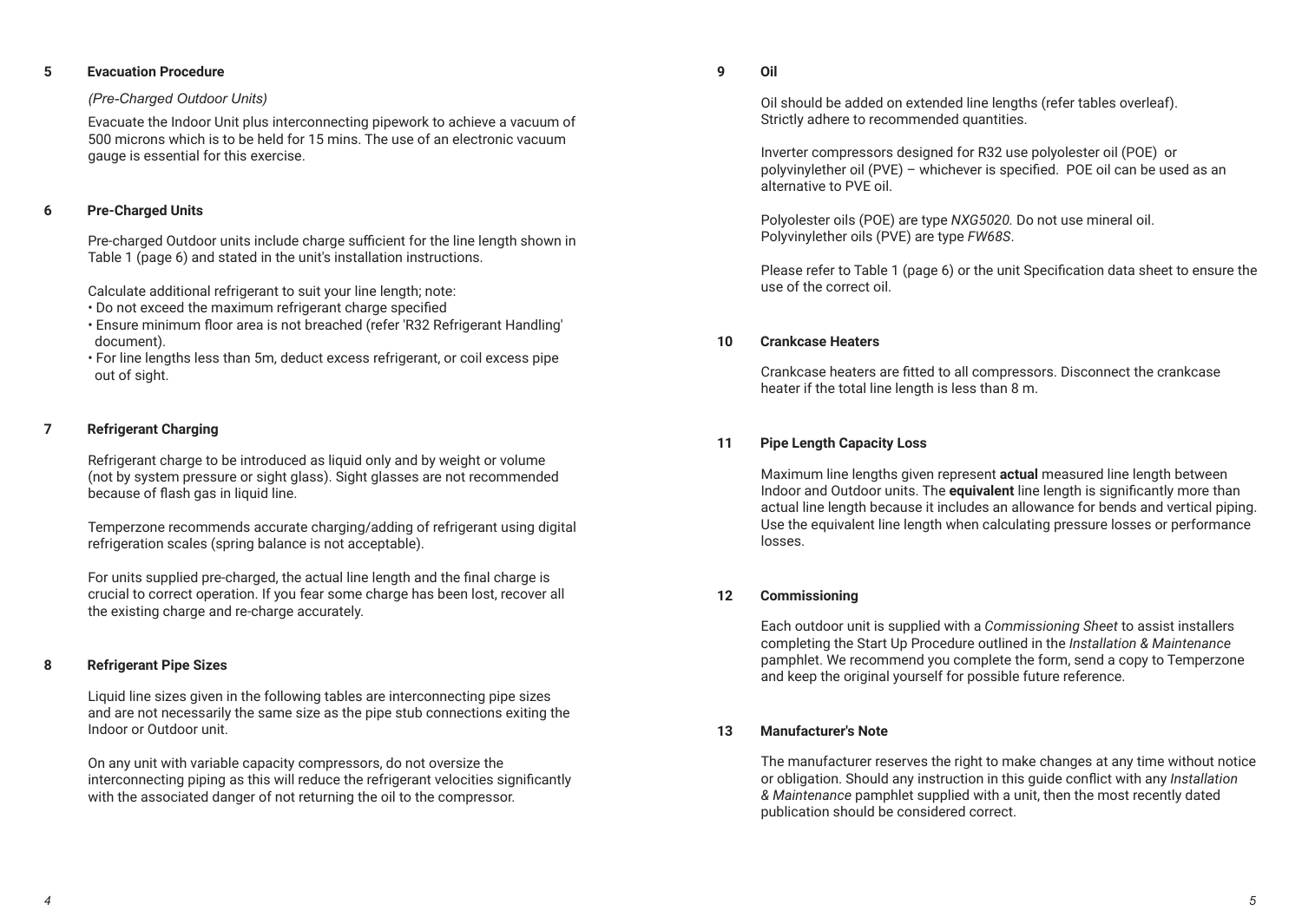# **Table 1 SPLIT SYSTEM PIPING REQUIREMENTS** (Units Supplied Pre-Charged)

|              |                      | <b>Standard Unit Limitations</b> |        |                          | <b>Maximum Vertical Separation</b>        |                                           | Refrigerant Charging                            |                                                           | Oil Charging           |                               |                                      |
|--------------|----------------------|----------------------------------|--------|--------------------------|-------------------------------------------|-------------------------------------------|-------------------------------------------------|-----------------------------------------------------------|------------------------|-------------------------------|--------------------------------------|
| Model        | Scroll<br>Compressor | Gas                              | Liquid | Max. Line<br>Length<br>m | Outdoor Unit<br>above<br>Indoor Unit<br>m | Indoor Unit<br>above<br>Outdoor Unit<br>m | Precharge for<br>15m Line Length<br>(R32)<br>kg | Additional<br>Charge for Pipe<br>Line Length g/m<br>(R32) | Add Oil<br>Beyond<br>m | <b>Additional Oil</b><br>ml/m | Oil Type                             |
| OSA 171RLSF  | YPV030LT-3X9-LBK     | 19                               | 9.5    | 60                       | 20                                        | 20                                        | 4.1                                             | 60                                                        | 40                     | $10 \text{ ml/m}$             | POE-46 (NXG5020 or equivalent*)      |
| OSA 171RLTF  | YPV030LT-4X9-LBK     | 19                               | 9.5    | 60                       | 20                                        | 20                                        | 4.1                                             | 60                                                        | 40                     | $10$ ml/m                     | POE-46 (NXG5020 or equivalent*)      |
| OSA 211 RLTF | YPV038LT-4X9-LBK     | 19                               | 9.5    | 60                       | 20                                        | 20                                        | 5.2                                             | 60                                                        | 40                     | $10 \text{ ml/m}$             | POE-46 (NXG5020 or equivalent*)      |
| OSA 251 RLTF | YPW050ST-4X9-LBK     | 22                               | 13     | 60                       | 20                                        | 20                                        | 8.25                                            | 105                                                       | 40                     | $20$ ml/m                     | POE-46 (NXG5020 or equivalent*)      |
| OSA 351 RLTF | AVB66FT2MT           | 28                               | 13     | 90                       | 20                                        | 20                                        | $(10m)$ 9.05                                    | 115                                                       | 40                     | $20$ ml/m                     | PVE (FW68S or equivalent*) or POE-46 |

**Note**: As charge amount increases so to does the minimum floor area required to disperse refrigerant in the unlikely event of a leak. Refer 'R32 Refrigerant Handling' document supplied with units,

\* Oil Type Equivalents

POE Oils:

• Emcarate RL32-3MAF

• Emcarate RL68H

• Chemplas POE

PVE Oils:

• Idemitsu PVE-FVC32D

• Danfoss 320HV

| <b>Estimating Effective Line Length for Performance Loss</b>                                                                                                                                           | Suction Line Bend | Equivalent Pipe Length | Standard Unit Limitations allow the unit to be installed without<br>any extra protection other than adjustment of the refrigerantion<br>gas and/or oil charge. |
|--------------------------------------------------------------------------------------------------------------------------------------------------------------------------------------------------------|-------------------|------------------------|----------------------------------------------------------------------------------------------------------------------------------------------------------------|
| Mhen calculating performance losses for long line lengths allowances must be made for bends in the pipework.                                                                                           | $16 \text{ mm}$   | 0.30 m                 |                                                                                                                                                                |
| The tabled data (right) is based on Long Radius 90° bends (2 x pipe dia.).<br>Add this allowance for every bend to the total line length to calculate an 'effective' line length for performance loss. | $19 \text{ mm}$   | 0.42 m                 |                                                                                                                                                                |
| No allowance has been included for any effect from vertical lift.                                                                                                                                      | $22 \text{ mm}$   | 0.50 m                 |                                                                                                                                                                |
|                                                                                                                                                                                                        | 28 mm             | 0.61 m                 |                                                                                                                                                                |
|                                                                                                                                                                                                        | $35 \text{ mm}$   | 0.76 <sub>m</sub>      |                                                                                                                                                                |